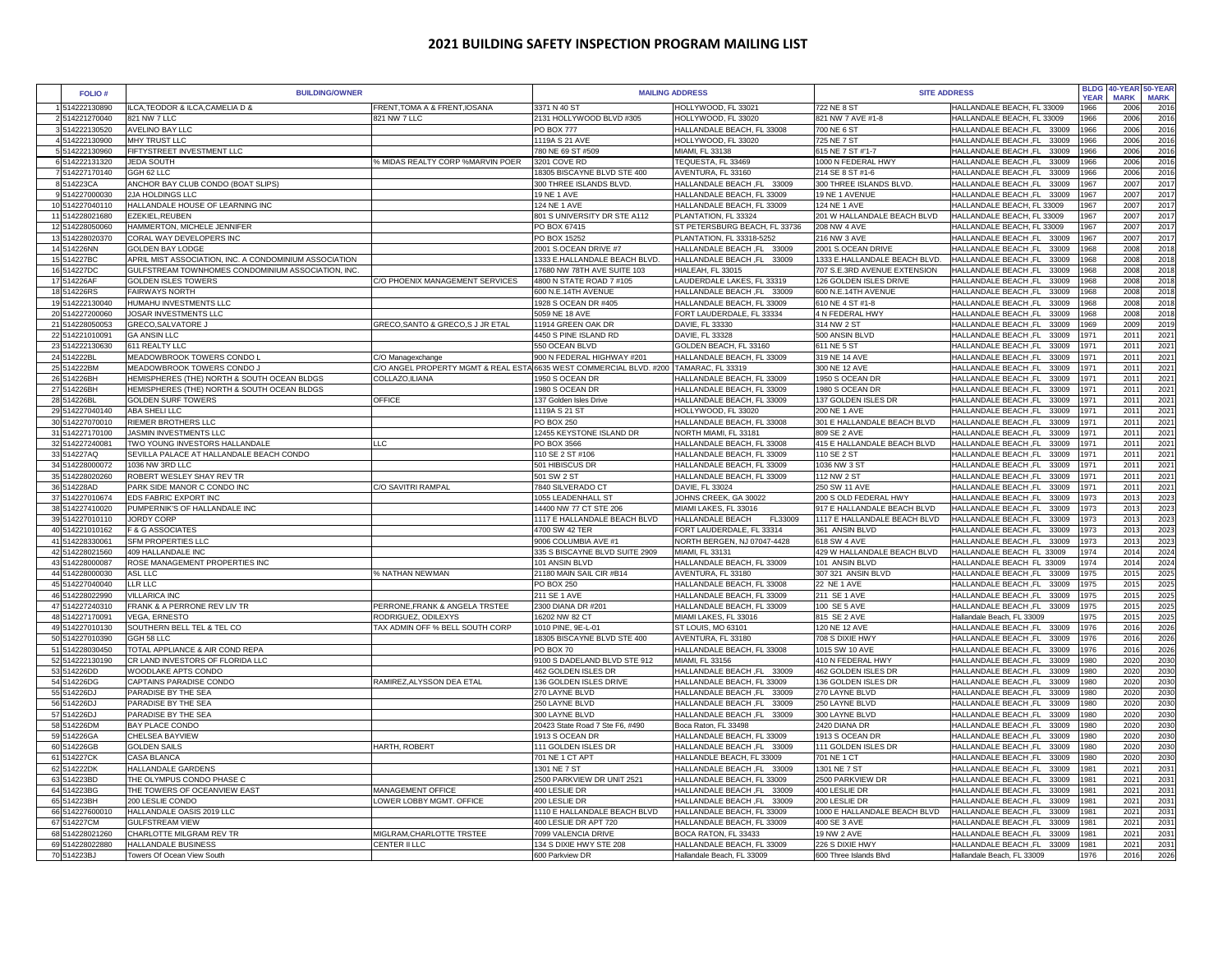| <b>FOLIO#</b>                        | <b>BUILDING/OWNER</b>                                                             |                                   |                                               | <b>MAILING ADDRESS</b>                                   | <b>SITE ADDRESS</b>                            |                                                                | <b>YEAR</b>  | BLDG 40-YEAR 50-YEAR<br><b>MARK</b> | <b>MARK</b>  |
|--------------------------------------|-----------------------------------------------------------------------------------|-----------------------------------|-----------------------------------------------|----------------------------------------------------------|------------------------------------------------|----------------------------------------------------------------|--------------|-------------------------------------|--------------|
| 71 514226DB                          | Golden Isles Yacht Club                                                           |                                   | 430 Golden Isles Dr #103                      | Hallandale Beach, FL 33009                               | 430 Golden Isles Dr                            | Hallandale Beach, FL 33009                                     | 1980         | 2020                                | 2030         |
|                                      | Desoto Park                                                                       |                                   | 2000 Atlantic Shores Blvd                     | Hallandale Beach, FL 33009                               | 2000 Atlantic Shores Blvd                      | Hallandale Beach, FL 33009                                     | 1977         | 2017                                | 2027         |
| 73514228090170                       | CAMEJO, MANUEL                                                                    | SANCHEZ, VIVIAN                   | 16040 ABERDEEN WAY                            | MIAMI LAKES FL 33014                                     | 905 SW 8 AVE                                   | 33009<br><b>HALLANDALE BEACH, FL</b>                           | 1936         | 1976                                | 1986         |
| 74 514222130500                      | <b>HALLANDALE APARTMENTS LLC</b>                                                  |                                   | 3230 STIRLING RD #1                           | HOLLYWOOD, FL 33021                                      | 610 NE 6 ST                                    | 33009<br>HALLANDALE BEACH, FL                                  | 1943         | 1983                                | 1993         |
| 75 514227070111                      | <b>RIEMER BROTHERS LLC</b>                                                        |                                   | PO BOX 250                                    | HALLANDALE BEACH, FL 33008                               | 309 NE 1 ST                                    | HALLANDALE BEACH, FL<br>33009                                  | 1945         | 1985                                | 1995         |
| 76 514222130360                      | <b>EL RANCHO 424 LLC</b>                                                          |                                   | 2025 TYLER ST                                 | HOLLYWOOD, FL 33020                                      | 424 N FEDERAL HWY                              | HALLANDALE BEACH, FL 33009                                     | 1946         | 1986                                | 1996         |
| 77 514222130960                      | <b>FIFTYSTREET INVESTMENT LLC</b>                                                 |                                   | 780 NE 69 ST #509                             | MIAMI, FL 33138                                          | 615 NE 7 ST                                    | HALLANDALE BEACH, FL 33009                                     | 1952         | 1992                                | 2002         |
| 78 514228021953                      | <b>TOMANO INC</b>                                                                 | %HORIZON PROPERTIES OF MIAMI, INC | 18610 NW 87 AVE #204                          | HIALEAH, FL 33015                                        | 127 SE 1 AVENUE                                | HALLANDALE BEACH, FL<br>33009                                  | 1952         | 1992                                | 2002         |
| 79514222130040                       | HUMAHU INVESTMENTS LLC                                                            |                                   | 1928 S OCEAN DR #405                          | HALLANDALE BEACH, FL 33009                               | 610 NE 4 ST                                    | HALLANDALE BEACH, FL<br>33009                                  | 1953         | 1993                                | 2003         |
| 80 514222130900                      | MHY Trust LLC                                                                     |                                   | 1119A S 21 AVE                                | HOLLYWOOD, FL 33020                                      | 725 NE 7 St                                    | <b>HALLANDALE BEACH, FL</b><br>33009                           | 1953         | 1993                                | 2003         |
| 81 514222131330                      | DARVIN, RONALD                                                                    |                                   | 1010 N FEDERAL HWY                            | HALLANDALE BEACH, FL 33009                               | 1010 N FEDERAL HWY                             | HALLANDALE BEACH, FL<br>33009                                  | 1954         | 1994                                | 2004         |
| 82 514228020040                      | JONES, SALLIE R &                                                                 | ROONOE, GLORIA J                  | 1320 SW 67 WAY                                | HOLLYWOOD, FL 33023                                      | 221 N DIXIE HWY                                | HALLANDALE BEACH, FL<br>33009                                  | 1954         | 1994                                | 2004         |
| 83514227040090<br>84 514221180270    | <b>BERTHA LILLIAN LLC</b><br>MIAMI RENOVATION LLC                                 |                                   | 217 E HALLANDALE BEACH BLVD<br>15741 NE 15 CT | HALLANDALE BEACH, FL 33009<br>MIAMI FL 33162             | 118 NE 1 AVE<br>637 FOSTER RD                  | HALLANDALE BEACH, FL<br>33009<br>HALLANDALE BEACH, FL<br>33009 | 955<br>1955  | 1995<br>1995                        | 2005<br>2005 |
| 85 514228021950                      | <b>TOMANO INC</b>                                                                 | %HORIZON PROPERTIES OF MIAMI, INC | 18610 NW 87 AVE #204                          | HIALEAH. FL 33015                                        | 109 SE 1 AVE                                   | <b>HALLANDALE BEACH, FL</b><br>33009                           | 1955         | 1995                                | 2005         |
| 86 514227060041                      | AARONSHOSH INVESTMENTS LLC                                                        |                                   | <b>19 NE 1 AVE</b>                            | HALLANDALE BEACH, FL 33009                               | 133 NE 1 AVE                                   | HALLANDALE BEACH, FL<br>33009                                  | 1956         | 1996                                | 2006         |
| 87 514227280030                      | 218 PARK PARTNERS LLC                                                             |                                   | 3323 NE 163 ST #704                           | NORTH MIAMI BEACH, FL 33160                              | 218-220 SE 7 STREET                            | HALLANDALE BEACH, FL<br>33009                                  | 956          | 1996                                | 2006         |
| 88 514227010160                      | <b>ADAR ALEF LLC</b>                                                              |                                   | 3505 S OCEAN DR #CU-1                         | HOLLYWOOD, FL 33019                                      | 215 NE 10 AVE                                  | HALLANDALE BEACH, FL 33009                                     | 1957         | 1997                                | 2007         |
| 89 514227040170                      | <b>RAM GERSTENHABER TR</b>                                                        | LEVI, DROR                        | 503 HOLIDAY DR                                | HALLANDALE BEACH, FL 33009                               | 100 NE 3 ST                                    | HALLANDALE BEACH, FL 33009                                     | 1957         | 1997                                | 2007         |
| 90 514222131660                      | VAZQUEZ, JOSE & ALBA                                                              |                                   | 2913 MCKINLEY ST                              | HOLLYWOOD, FL 33020                                      | 823 NE 10 ST                                   | HALLANDALE BEACH, FL<br>33009                                  | 1958         | 1998                                | 2008         |
| 91 514227110320                      | <b>RIEMER BROTHERS LLC</b>                                                        |                                   | PO BOX 250                                    | HALLANDALE BEACH FL 33008-0250                           | 329 NE 2 ST                                    | HALLANDALE BEACH, FL<br>33009                                  | 1958         | 1998                                | 2008         |
| 92 514228020070                      | NATOUR, ESA & MARY                                                                |                                   | 4200 MADISON ST                               | HOLLYWOOD, FL 33021                                      | 229 N DIXIE HWY                                | HALLANDALE BEACH, FL<br>33009                                  | 958          | 1998                                | 2008         |
| 93 514221270190                      | JOYCE M TINGLOF TR                                                                | TINGLOF, JOYCE M TRSTEE           | PO BOX 550370                                 | DAVIE, FL 33355                                          | 806 NW 7 TER                                   | HALLANDALE BEACH, FL 33009                                     | 958          | 1998                                | 2008         |
| 94 514228020270                      | <b>ROBERT WESLEY SHAY REV TR</b>                                                  |                                   | 501 SW 2 ST                                   | HALLANDALE BEACH, FL 33009                               | 202 NW 2 ST                                    | HALLANDALE BEACH, FL 33009                                     | 1959         | 1999                                | 2009         |
| 95 514228150420                      | 723725 LLC                                                                        |                                   | 3230 STIRLING RD                              | HOLLYWOOD, FL 33021                                      | 723 NW 2 ST                                    | HALLANDALE BEACH, FL<br>33009                                  | 959          | 1999                                | 2009         |
| 96 514228150410                      | <b>APHA ASSOCIATES</b>                                                            |                                   | 717 NW 2 ST                                   | HALLANDALE BEACH, FL 33009                               | 717 NW 2 ST                                    | HALLANDALE BEACH, FL 33009                                     | 1959         | 1999                                | 2009         |
| 97 514228150450                      | <b>IMPERIAL STONE INC</b>                                                         |                                   | 325 W ANSIN BLVD                              | HALLANDALE BEACH, FL 33009                               | 727 NW 2 ST                                    | HALLANDALE BEACH, FL 33009                                     | 1959         | 1999                                | 2009         |
| 98 514228150400                      | C L A S REALTY ASSOCIATES LLC                                                     |                                   | 717 NW 2 ST                                   | HALLANDALE BEACH, FL 33009                               | 713 NW 2 ST                                    | HALLANDALE BEACH, FL 33009                                     | 959          | 1999                                | 2009         |
| 99514221290220                       | <b>SARONA PROPERTY LAND TR</b>                                                    | MILITZOK & LEVY PLLC TRS          | 3230 STIRLING RD #1                           | HOLLYWOOD, FL 33021                                      | 850 NW 11 AVE                                  | HALLANDALE BEACH, FL 33009                                     | 960          | 2000                                | 2010         |
| 100 514227120011<br>101 514227210220 | HALLANDALE PLAZA LLC<br>512-516 SOUTH DIXIE HIGHWAY LLC                           |                                   | 2025 TYLER ST<br>506 S DIXIE HWY              | HOLLYWOOD, FL 33020<br>HALLANDALE BEACH, FL 33009        | 504 NE 3 ST<br>512 S DIXIE HWY                 | HALLANDALE BEACH, FL 33009<br>HALLANDALE BEACH, FL<br>33009    | 1960<br>1960 | 2000<br>2000                        | 2010<br>2010 |
| 102 514227240490                     | I LOVE LISA INC                                                                   |                                   | 136 S FEDERAL HWY                             | HALLANDALE BEACH, FL 33009                               | 136 S FEDERAL HWY                              | HALLANDALE BEACH, FL<br>33009                                  | 1960         | 2000                                | 2010         |
| 103 514227141100                     | <b>H&amp;M FIRST AVE LLC</b>                                                      |                                   | 1003 SE 1 AVE                                 | HALLANDALE BEACH, FL 33009                               | <b>1003 SE 1 AVENUE</b>                        | HALLANDALE BEACH, FL<br>33009                                  | 1960         | 2000                                | 2010         |
| 104 514228020180                     | ROCA, HUMBERTO                                                                    |                                   | 4434 PARKSIDE RD                              | DAVIE, FL 33328                                          | 115 NW 3 ST                                    | HALLANDALE BEACH, FL<br>33009                                  | 1960         | 2000                                | 2010         |
| 105 514228050180                     | RIERO, JOSEPH                                                                     |                                   | PO BOX 814181                                 | HOLLYWOOD FL 33081-4181                                  | 412 NW 2 ST                                    | HALLANDALE BEACH, FL<br>33009                                  | 1960         | 2000                                | 2010         |
| 106 514227250110                     | <b>RICHARDS MOTEL LLC</b>                                                         |                                   | 1219 S FEDERAL HWY                            | HOLLYWOOD, FL 33020                                      | 611 NE 2 CT                                    | HALLANDALE BEACH, FL<br>33009                                  | 1960         | 2000                                | 2010         |
| 107 514227110070                     | <b>JALOU LLC</b>                                                                  |                                   | 5120 NW 98 DR                                 | CORAL SPRINGS FL 33076-2622                              | 232 NE 3 ST                                    | HALLANDALE BEACH, FL 33009                                     | 1960         | 2000                                | 2010         |
| 108 514221110060                     | HUMAHU V INVESTMETS LLC                                                           |                                   | 1928 S OCEAN DR #405                          | HALLANDALE BEACH, FL 33009                               | 212 NW 3 ST                                    | HALLANDALE BEACH, FL 33009                                     | 1960         | 2000                                | 2010         |
| 109 514221280030                     | GALLO MARBLE ENTERPRISES INC                                                      |                                   | 325 HOLIDAY DR                                | HALLANDALE BEACH, FL 33009                               | 900 PEMBROKE RD                                | HALLANDALE BEACH, FL 33009                                     | 1960         | 2000                                | 2010         |
| 110 1226-RS                          | THE FAIRWAYS NORTH, INC.                                                          |                                   | 700 N.E.14TH AVENUE                           | HALLANDALE BEACH, FL 33009                               | 700 N.E.14TH AVENUE                            | HALLANDALE BEACH, FL 33009                                     | 1961         | 2001                                | 2011         |
| 111 514227010545                     | <b>GULFSTREAM PARK RACING ASSOC INC</b>                                           |                                   | 901 S FEDERAL HWY                             | HALLANDALE BEACH, FL 33009                               | 901 S FEDERAL HWY                              | HALLANDALE BEACH, FL<br>33009                                  | 1961         | 2001                                | 2011         |
| 112 514222130390                     | <b>NIKOLIC CORP</b>                                                               |                                   | 320 NE 12 AVE STE 302                         | <b>HALLANDALE BEACH</b><br>FL33009                       | 708 NE 5 ST                                    | HALLANDALE BEACH, FL<br>33009                                  | 1962         | 2002                                | 2012         |
| 113 514222131320                     | <b>JEDA SOUTH</b>                                                                 | % MIDAS REALTY CORP %MARVIN POER  | 3201 COVE RD                                  | TEQUESTA, FL 33469                                       | 1000 N FEDERAL HWY                             | HALLANDALE BEACH, FL 33009                                     | 1962         | 2002                                | 2012         |
| 114 514227300400                     | <b>GFYI FLORIDA INC</b>                                                           |                                   | 209 E HALLANDALE BEACH BLVD                   | FL33009<br><b>HALLANDALE BEACH</b>                       | 209 E HALLANDALE BEACH BLVD                    | HALLANDALE BEACH, FL<br>33009                                  | 1962         | 2002                                | 2012         |
| 115 514226NS                         | <b>AMBASSADOR NORTH INC</b>                                                       |                                   | 3127 SOUTH OCEAN DRIVE                        | Hallandale Beach, FL 33009                               | 3121 S OCEAN DR                                | HALLANDALE BEACH, FL 33009                                     | 1962         | 2002                                | 2012         |
| 116 514226NU                         | <b>GOLDEN BAY TOWERS, INC.</b>                                                    |                                   | 3209 S. OCEAN DR. Unit 1-A                    | Hallandale Beach, FL 33009                               | 3209 S OCEAN DR                                | HALLANDALE BEACH, FL<br>33009                                  | 1962         | 2002                                | 2012         |
| 117 514228NR                         | RO-LEN LAKE GARDENS "V" CORPORATION<br><b>RO-LEN LAKE GARDENS "R" CORPORATION</b> |                                   | 714 SW 11TH AVENUE<br>920 SW 10 TER BLDG R    | HALLANDALE BEACH, FL 33009<br>Hallandale Beach, FL 33009 | 815 SW 10 TER BLDG V<br>920 SW 10 TER BLDG R   | HALLANDALE BEACH, FL 33009                                     | 1962         | 2002                                | 2012         |
| 118 514228NR<br>119514228NR          | <b>RO-LEN LAKE GARDENS "P" CORPORATION</b>                                        |                                   | 714 SW 11TH AVENUE                            | Hallandale Beach, FL 33009                               | 1000 SW 10 TER BLDG P                          | Hallandale Beach, FL 33009<br>Hallandale Beach, FL 33009       | 1962<br>1962 | 2002<br>2002                        | 2012<br>2012 |
| 120 514228NR                         | RO-LEN LAKE GARDENS "A" CORPORATION                                               |                                   | 714 S W 11TH AVENUE                           | Hallandale Beach, FL 33009                               | 800 SW 11TH AVE BLDG A                         | Hallandale Beach, FL 33009                                     | 1962         | 2002                                | 2012         |
| 121 514228NR                         | <b>RO-LEN LAKE GARDENS G CORPORATION</b>                                          |                                   | 815 SW 11 AVE BLDG G                          | Hallandale Beach, FL 33009                               | 815 SW 11 AVE BLDG G                           | Hallandale Beach, FL 33009                                     | 1962         | 2002                                | 2012         |
| 122 514228NR                         | <b>RO-LEN LAKE GARDENS "B" CORPORATION</b>                                        |                                   | 714 S W 11TH AVENUE                           | Hallandale Beach, FL 33009                               | 820 SW 11 AVE BLDG B                           | Hallandale Beach, FL 33009                                     | 1962         | 2002                                | 2012         |
| 123 514228NR                         | RO-LEN LAKE GARDENS "C" CORPORATION                                               |                                   | 714 S W 11TH AVENUE                           | Hallandale Beach, FL 33009                               | 900 SW 11 AVE BLDG C                           | Hallandale Beach, FL 33009                                     | 1962         | 2002                                | 2012         |
| 124 514228NR                         | RO-LEN LAKE GARDENS "D" CORPORATION                                               |                                   | 714 S W 11TH AVENUE                           | Hallandale Beach, FL 33009                               | 920 SW 11 AVE BIDG D                           | Hallandale Beach, FL 33009                                     | 1962         | 2002                                | 2012         |
| 125 514228NR                         | <b>RO-LEN LAKE GARDENS "J" CORPORATION</b>                                        |                                   | 714 S W 11TH AVENUE                           | Hallandale Beach, FL 33009                               | 925 SW 11 AVE BLDG J                           | Hallandale Beach, FL 33009                                     | 1962         | 2002                                | 2012         |
| 126 514228NR                         | <b>RO-LEN LAKE GARDENS "E" CORPORATION</b>                                        |                                   | 714 S W 11TH AVENUE                           | Hallandale Beach, FL 33009                               | 1000 SW 11 AVE BLDG E                          | Hallandale Beach, FL 33009                                     | 1962         | 2002                                | 2012         |
| 127 514228NR                         | <b>RO-LEN LAKE GARDENS K CORPORATION</b>                                          |                                   | 714 S W 11TH AVENUE                           | Hallandale Beach, FL 33009                               | 1015 SW 11 AVE BLDG K                          | Hallandale Beach, FL 33009                                     | 1962         | 2002                                | 2012         |
| 128 514228NR                         | <b>RO-LEN LAKE GARDENS "N" CORPORATION</b>                                        |                                   | 714 S W 11TH AVENUE                           | Hallandale Beach, FL 33009                               | 1012 SW 11 ST BLDG N                           | Hallandale Beach, FL 33009                                     | 1962         | 2002                                | 2012         |
| 129 514228NR                         | RO-LEN LAKE GARDENS L CORPORATION                                                 |                                   | 714 S W 11TH AVENUE                           | Hallandale Beach, FL 33009                               | 1050 SW 11 ST BLDG L & K                       | Hallandale Beach, FL 33009                                     | 1962         | 2002                                | 2012         |
| 130 514228NR                         | <b>RO-LEN LAKE GARDENS M CORPORATION</b>                                          |                                   | 714 S W 11TH AVENUE                           | Hallandale Beach, FL 33009                               | 1030 SW 11 ST BLDG M                           | Hallandale Beach, FL 33009                                     | 1962         | 2002                                | 2012         |
| 131 514228NR                         | <b>RO-LEN LAKE GARDENS "H" CORPORATION</b>                                        |                                   | 714 S W 11TH AVENUE                           | Hallandale Beach, FL 33009                               | 901 SW 11 AVE BLDG H                           | Hallandale Beach, FL 33009                                     | 1962         | 2002                                | 2012         |
| 132 514222131981                     | CRUISE, ANA                                                                       |                                   | 819 NE 8 ST                                   | HALLANDALE BEACH<br>FL33009                              | 819 NE 8 ST                                    | HALLANDALE BEACH, FL 33009                                     | 1963         | 2003                                | 2013         |
| 133514227150170<br>134 514228420100  | HALLANDALE HOUSE LLC<br>MURKA HOLDINGS LLC                                        |                                   | 1061 HARBOR CT<br>5753 HIGHWAY 85 N # 6007    | HOLLYWOOD, FL 33019<br>CRESTVIEW, FL 32536               | 109 SE 9 STREET<br>822 W HALLANDALE BEACH BLVD | HALLANDALE BEACH, FL 33009<br>HALLANDALE BEACH, FL 33009       | 1963<br>1963 | 2003<br>2003                        | 2013         |
| 135 514228NR                         | Rolen Lake Gardens Co Op                                                          |                                   | 714 SW 11TH AVE                               | Hallandale Beach, FL 33009                               | 714 SW 11TH AVE                                | Hallandale Beach, FL 33009                                     | 1963         | 2003                                | 2013<br>2013 |
| 136 514228NR                         | RO-LEN LAKE GARDENS "T" CORPORATION                                               |                                   | 714 SW 11TH AVE                               | Hallandale Beach, FL 33009                               | 800 SW 11 AVE                                  | HALLANDALE BEACH, FL 33009                                     | 1963         | 2003                                | 2013         |
| 137 514221290360                     | FDB INVESTMENTS 1001 LLC                                                          |                                   | PO BOX 23881                                  | FORT LAUDERDALE, FL 33307                                | 1001 NW 8 ST                                   | HALLANDALE BEACH, FL 33009                                     | 1963         | 2003                                | 2013         |
| 138 514228021180                     | IN E S MANAGEMENT CORP                                                            | % BARAK                           | 17275 COLLINS AVE PH 4                        | MIAMI BEACH, FL 33160                                    | 9 N DIXIE HWY                                  | HALLANDALE BEACH, FL 33009                                     | 1963         | 2003                                | 2013         |
| 139 514222120041                     | <b>PEJA520 PROPERTIES LLC</b>                                                     |                                   | 520 NE 1 AVE                                  | HALLANDALE BEACH, FL 33009                               | 520 NE 1 AVE                                   | HALLANDALE BEACH, FL 33009                                     | 1963         | 2003                                | 2013         |
| 140 514222120011                     | 310 FAIRNESS GROUP LLC                                                            |                                   | 619 PALISADE AVE                              | ENGLEWOOD CLIFFS, NJ 07632                               | 310 NE 1 AVE                                   | HALLANDALE BEACH, FL 33009                                     | 1963         | 2003                                | 2013         |
|                                      |                                                                                   |                                   |                                               |                                                          |                                                |                                                                |              |                                     |              |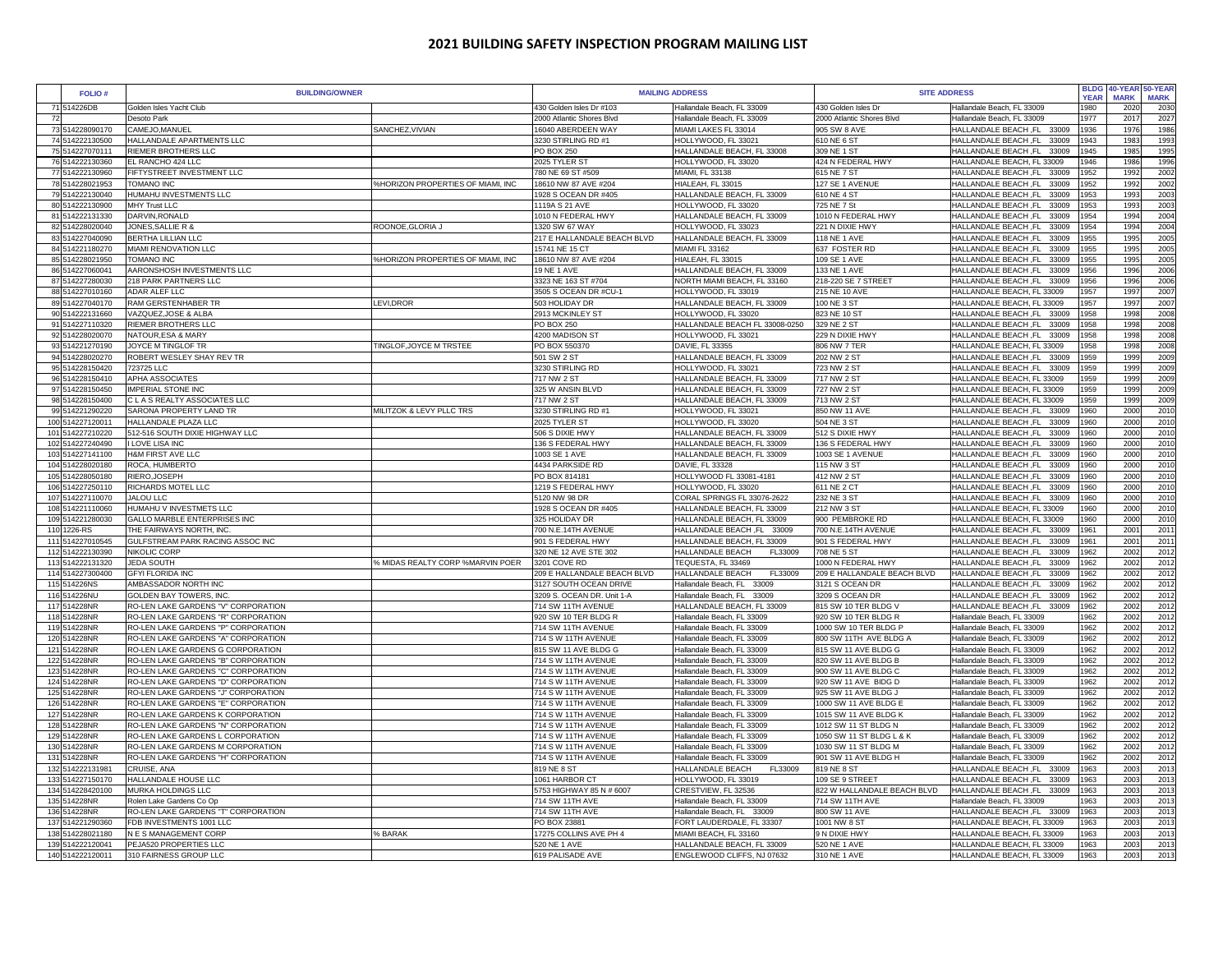| <b>FOLIO#</b>    | <b>BUILDING/OWNER</b>               |                                  |                                                            | <b>MAILING ADDRESS</b>           | <b>SITE ADDRESS</b>                |                                      |                     | BLDG 40-YEAR 50-YEAR |                     |
|------------------|-------------------------------------|----------------------------------|------------------------------------------------------------|----------------------------------|------------------------------------|--------------------------------------|---------------------|----------------------|---------------------|
| 141 514222131750 | LUNG, PAUL                          | LUNG, GABRIEL                    | 219 NE 11 AVE                                              | HALLANDALE BEACH, FL 33009       | 820 NE 10 ST                       | HALLANDALE BEACH, FL 33009           | <b>YEAR</b><br>1964 | <b>MARK</b><br>2004  | <b>MARK</b><br>2014 |
|                  |                                     |                                  |                                                            |                                  |                                    |                                      |                     |                      |                     |
| 142 514226PZ     | ISLE OF PARADISE "D", INC.          | <b>USA Management</b>            | 19925 NE 10th Place Way                                    | Miami, FL 33179                  | 470 PARADISE ISLE BLVD             | HALLANDALE BEACH, FL 33009           | 1964                | 2004                 | 2014                |
| 143 514222350050 | <b>HUNDRED PROPERTIES LLC</b>       |                                  | 2750 NE 185 ST #202                                        | AVENTURA, FL 33180               | 425 N FEDERAL HIGHWAY              | <b>HALLANDALE BEACH, FL</b><br>33009 | 1964                | 2004                 | 2014                |
| 144 514222120150 | <b>HALLANDALE BEACH COMMUNITY</b>   | REDEVELOPMENT AGENCY             | 400 S FEDERAL HWY                                          | HALLANDALE BEACH, FL 33009       | 207 NE 3 ST #1-6                   | HALLANDALE BEACH, FL 33009           | 1952                | 1992                 | 2002                |
| 145 514227250020 | 2020 BAY HOLDINGS LLP               | 2020 BAY HOLDINGS LLP            | 2000 S DIXIE HWY #207                                      | MIAMI, FL 33133                  | 614 NE 3 ST                        | HALLANDALE BEACH, FL 33009           | 952                 | 1992                 | 2002                |
| 146 514222130650 | <b>HALLANDALE APARTMENTS LLC</b>    | HALLANDALE APARTMENTS LLC        | 3230 STIRLING RD #1                                        | HOLLYWOOD, FL 33021              | 622 NE 7 ST                        | HALLANDALE BEACH, FL 33009           | 952                 | 1992                 | 2002                |
| 147 51422213169  | <b>ROTEM GROUP INC</b>              |                                  | 720 NE 193 ST                                              | MIAMI, FL 33179                  | 801 NE 10 ST                       | HALLANDALE BEACH, FL 33009           | 1953                | 1993                 | 2003                |
| 148 514226AD     | GOLDEN ISLES (THE) CONDO APTS       | DE FRANCO, FRANK                 | 27110 GRAND CENTRAL PKWY #25T                              | FLORAL PARK, NY 11005            | 700 LAYNE BLVD #123                | HALLANDALE BEACH, FL 33009           | 1953                | 1993                 | 2003                |
| 149 51422802003  | MMM INVESTMENTS CORP                | MILGRAM, CHARLOTTE               | 7099 VALENCIA DRIVE                                        | BOCA RATON, FL 33433             | <b>224 NW 1 AVE</b>                | HALLANDALE BEACH ,FL<br>33009        | 1954                | 1994                 | 2004                |
| 150 514222130500 | <b>HALLANDALE APARTMENTS LLC</b>    |                                  | 3230 STIRLING RD #1                                        | HOLLYWOOD, FL 33021              | 610 NE 6 ST #1-6                   | HALLANDALE BEACH, FL<br>33009        | 955                 | 1995                 | 2005                |
| 151 514227240190 | <b>JMCG HALLANDALE LLC</b>          |                                  | 2668 RIVIERA MNR                                           | <b>DAVIE FL 33332</b>            | 410 E HALLANDALE BEACH BLVD        | HALLANDALE BEACH, FL<br>33009        | 956                 | 1996                 | 2006                |
| 152 514227140440 | LV HALLANDALE LLC                   | %BILZIN, SUMBERG, BAENA, PRICE   | 1450 BRICKELL AVE 23RD FLOOR                               | <b>MIAMI, FL 33131</b>           | 303 SE 9 CT                        | HALLANDALE BEACH, FL<br>33009        | 1956                | 1996                 | 2006                |
| 153 514222130470 | 2401 RIVIERA CORP                   | % SIDNEY M. SCHUCHMAN, CPA LLC   | P.O.BOX 970637                                             | <b>BOCA RATON FL 33497</b>       | 500 N FEDERAL HIGHWAY              | HALLANDALE BEACH, FL<br>33009        | 956                 | 1996                 | 2006                |
|                  |                                     |                                  |                                                            |                                  |                                    |                                      |                     |                      |                     |
| 154 514222131440 | CRUISE, PENELOPE G                  |                                  | 3731 N 53 AVE                                              | HOLLYWOOD, FL 33021              | 717 NE 10 ST #1-8                  | HALLANDALE BEACH, FL 33009           | 1956                | 1996                 | 2006                |
| 155514222131750  | LUNG, PAUL                          | LUNG, GABRIEL                    | 219 NE 11 AVE                                              | HALLANDALE BEACH, FL 33009       | 820 NE 10 ST #1-6                  | HALLANDALE BEACH, FL<br>33009        | 1956                | 1996                 | 2006                |
| 156 514228050290 | <b>MARS REAL ESTATE LLC</b>         |                                  | 226 NW 4 AVE                                               | HALLANDALE BEACH, FL 33009       | <b>213 NW 5 AVE</b>                | HALLANDALE BEACH, FL<br>33009        | 1956                | 1996                 | 2006                |
| 157 514227010160 | <b>ADAR ALEF LLC</b>                | <b>ADAR ALEF LLC</b>             | 3505 S OCEAN DR #CU-1                                      | HOLLYWOOD, FL 33019              | 215 NE 10 AVE                      | HALLANDALE BEACH, FL<br>33009        | 1957                | 1997                 | 2007                |
| 158 514227270010 | <b>RIEMER BROTHERS LLC</b>          |                                  | <b>PO BOX 250</b>                                          | HALLANDALE BEACH FL 33008        | 308 NE 2 ST                        | HALLANDALE BEACH, FL<br>33009        | 1957                | 1997                 | 2007                |
| 159 514222350010 | <b>ATLANTIC VILLAGE 3 LLC</b>       |                                  | 801 N FEDERAL HWY STE 221                                  | HALLANDALE BEACH, FL 33009       | 601 N Federal Hwy                  | HALLANDALE BEACH, FL<br>33009        | 957                 | 1997                 | 2007                |
| 160 514228021030 | <b>SELICA ORENSTEIN LIV TR</b>      | ORENSTEIN, SELICA TRSTEE         | 19195 MYSTIC POINTE DR #209                                | AVENTURA FL 33180                | 101 N DIXIE HWY                    | HALLANDALE BEACH, FL<br>33009        | 1958                | 1998                 | 2008                |
| 161 514221020120 | <b>BROWARD MULTIFAMILY LLC</b>      |                                  | 915 NE 125 ST STE 101                                      | NORTH MIAMI, FL 331461           | 750 NW 9 CT                        | HALLANDALE BEACH, FL 33009           | 1958                | 1998                 | 2008                |
| 162 5.14227E+11  | <b>DESIGNS TONY STORE LLC</b>       |                                  | 140 S DIXIE HWY STE 422                                    | HOLLYWOOD, FL 33020              | 620 NE 2 CT                        | HALLANDALE BEACH, FL 33009           | 958                 | 1998                 | 2008                |
| 163 514228020070 | NATOUR,ESA & MARY                   |                                  | 4200 MADISON ST                                            | HOLLYWOOD, FL 33021              | 229 N DIXIE HWY                    | HALLANDALE BEACH, FL 33009           | 958                 | 1998                 | 2008                |
| 164 514222132500 | <b>ELANA INVESTMENT V CORP</b>      |                                  | 363 GOLDEN BEACH DR                                        | MIAMI, FL 33160                  | 1008 NE 10 ST                      | HALLANDALE BEACH, FL 33009           | 1958                | 1998                 | 2008                |
|                  |                                     |                                  |                                                            |                                  |                                    |                                      |                     |                      |                     |
| 165 514227240490 | <b>I LOVE LISA INC</b>              |                                  | 136 S FEDERAL HWY                                          | HALLANDALE BEACH, FL 33009       | 136 S FEDERAL HWY                  | HALLANDALE BEACH, FL 33009           | 958                 | 1998                 | 2008                |
| 166 514228150410 | <b>APHA ASSOCIATES</b>              |                                  | 717 NW 2 ST                                                | HALLANDALE BEACH FL 33009-4017   | 717 NW 2 ST                        | HALLANDALE BEACH, FL 33009           | 1959                | 1999                 | 2009                |
| 167 514227040060 | <b>CAROLYN LAURIE LLC</b>           |                                  | 217 E HALLANDALE BCH BLVD                                  | HALLANDALE BEACH, FL 33009       | 100 NE 1 AVE                       | HALLANDALE BEACH, FL 33009           | 1959                | 1999                 | 2009                |
| 168 514221090030 | <b>HALLANDALE CHURCH OF GOD</b>     |                                  | 821 NW 2 AVE                                               | HALLANDALE BEACH, FL 33009       | 821 NW 2 AVE                       | HALLANDALE BEACH, FL 33009           | 959                 | 1999                 | 2009                |
| 169 514221280030 | <b>GALLO MARBLE ENTERPRISES INC</b> |                                  | 325 HOLIDAY DR                                             | HALLANDALE BEACH, FL 33009       | 924 PEMBROKE RD                    | HALLANDALE BEACH, FL 33009           | 959                 | 1999                 | 2009                |
| 170514221040010  | MODEL CAPITAL THREE LLC             |                                  | 6741 VIA REGINA                                            | <b>BOCA RATON, FL 33433-3958</b> | 1011 NW 3 AVE #1-8                 | HALLANDALE BEACH, FL 33009           | 1959                | 1999                 | 2009                |
| 171 514221290190 | <b>EBENEZER MISSIONARY BAPTIST</b>  | CHURCH OF HALLANDALE INC         | 816 NW 1 AVE                                               | HALLANDALE BEACH, FL 33009       | 1048 FOSTER RD                     | HALLANDALE BEACH, FL 33009           | 1959                | 1999                 | 2009                |
| 172 514226080151 | VILLA HERMOSA 40 LLC                |                                  | 2380 DIANA DRIVE                                           | HALLANDALE BEACH, FL 33009       | 2380 DIANA DR                      | HALLANDALE BEACH, FL 33009           | 1960                | 2000                 | 2010                |
| 173 514221280030 | <b>GALLO MARBLE ENTERPRISES INC</b> |                                  | 325 HOLIDAY DR                                             | HALLANDALE BEACH FL 33009        | 924 PEMBROKE ROAD                  | HALLANDALE BEACH, FL 33009           | 1960                | 2000                 | 2010                |
| 174 514221190010 | IP FLORIDA REAL ESTATE LLC          |                                  | PO BOX 1917                                                | HALLANDALE BEACH, FL 33008       | 609 NW 7 AVE                       | HALLANDALE BEACH, FL 33009           | 1960                | 2000                 | 2010                |
| 175 514222050030 | <b>EBENEZER MISSIONARY BAPTIST</b>  | CHURCH OF HALLANDALE INC         | 816 NW 1ST AVE                                             | HALLANDALE BEACH, FL 33009       | 816 NE 1 AVE                       | HALLANDALE BEACH, FL 33009           | 1960                | 2000                 | 2010                |
|                  | <b>ROITER, BARI BENI &amp; REVA</b> | REITER, YOSEF                    | 136 GOLDEN ISLES DR #402                                   |                                  | 1010 S DIXIE HWY                   |                                      | 1960                |                      |                     |
| 176 514227180740 |                                     |                                  |                                                            | HALLANDALE BEACH, FL 33009       |                                    | HALLANDALE BEACH, FL 33009           |                     | 2000                 | 2010                |
| 177 514227140970 | 300 SE 8 CT LLC                     |                                  | 420 S DIXIE HWY                                            | HALLANDALE BEACH, FL 33009       | 300 SE 9 CT #1-8                   | HALLANDALE BEACH, FL 33009           | 1960                | 2000                 | 2010                |
| 178 514227060030 | 203 PROPERTY HOLDINGS LLC           |                                  | 806 S DIXIE HWY                                            | HALLANDALE BEACH, FL 33009       | 203 NE 1 AVE                       | HALLANDALE BEACH, FL 33009           | 1960                | 2000                 | 2010                |
| 179 514226NZ     | <b>BECKER &amp; POLIAKOFF, P.A.</b> |                                  | 1 EAST BROWARD BLVD., SUITE 1800 FORT LAUDERDALE, FL 33301 |                                  | 2600 DIANA DRIVE                   | HALLANDALE BEACH, FL 33009           | 1961                | 2001                 | 2011                |
| 180 514228050360 | LINET, HARRY & RHONDA               |                                  | 9540 GRIFFIN RD                                            | COOPER CITY, FL 33322            | 206 NW 6 AVE                       | HALLANDALE BEACH, FL 33009           | 1961                | 2001                 | 2011                |
| 181 514227300400 | <b>GFYI FLORIDA INC</b>             |                                  | 209 E HALLANDALE BEACH BLVD                                | HALLANDALE BEACH, FL 33009       | <b>209 E HALLANDALE BEACH BLVD</b> | HALLANDALE BEACH, FL 33009           | 1961                | 2001                 | 2011                |
| 182 514228300280 | HOCHBERG PREPARATORY SCHOOL INC     |                                  | 412 SW 11 ST                                               | HALLANDALE BEACH, FL 33009       | 412 SW 11 ST                       | HALLANDALE BEACH, FL 33009           | 1962                | 2002                 | 2012                |
| 183 51422843050  | SCHREIBER, S, BAKERMAN B &          | PEARL, E & GESUNDHEIT, F         | 714 SW 11TH AVE                                            | HALLANDALE BEACH FL 33009-6755   | 701 SW 11 AVE                      | HALLANDALE BEACH, FL 33009           | 1962                | 2002                 | 2012                |
| 184 514222070090 | <b>HALLANDALE BEACH COMMUNITY</b>   | REDEVELOPMENT AGENCY             | 400 S FEDERAL HWY                                          | HALLANDALE BEACH, FL 33009       | 110 NW 5 ST                        | HALLANDALE BEACH, FL 33009           | 1962                | 2002                 | 2012                |
| 185 514227210320 | <b>SPATIUS HALLANDALE LLC</b>       |                                  | 340 OCEAN BLVD                                             | MIAMI, FL 33160                  | 520 S DIXIE HWY                    | HALLANDALE BEACH, FL 33009           | 1962                | 2002                 | 2012                |
| 186 514226NS     | <b>AMBASSADOR NORTH INC</b>         | RABEN, RICHARD                   | 2130 HOLLYWOOD BLVD                                        | HOLLYWOOD, FL 33020              | 3127 S.OCEAN DRIVE                 | HALLANDALE BEACH, FL 33009           | 1962                | 2002                 | 2012                |
| 187 514228050090 | <b>MARS REAL ESTATE LLC</b>         |                                  | 226 NW 4 AVE                                               | HALLANDALE BEACH, FL 33009       | <b>228 NW 4 AVE</b>                | HALLANDALE BEACH, FL 33009           | 1962                | 2002                 | 2012                |
| 188 514222110040 | CASH, COLIN & JEANNE C              |                                  | 56 TOWNSEND ST                                             | WINTHROP, MA 02152               | 500 NE 1 AVE                       | HALLANDALE BEACH, FL 33009           | 1962                | 2002                 | 2012                |
|                  |                                     |                                  |                                                            |                                  |                                    |                                      |                     |                      |                     |
| 189 514221270120 | <b>DML REALTY ENTERPRISES LLC</b>   |                                  | 215-43 JAMAICA AVE                                         | QUEENS VILLAGE, NY 11428         | 701 NW 7 AVE #1-9                  | HALLANDALE BEACH, FL 33009           | 1962                | 2002                 | 2012                |
| 190 514222130800 | NSBB INC                            |                                  | 4400 TAYLOR ST                                             | HOLLYWOOD, FL 33021              | 614 NE 8 ST                        | HALLANDALE BEACH, FL 33009           | 1962                | 2002                 | 2012                |
| 191 514221290220 | <b>SARONA PROPERTY LAND TR</b>      | MILITZOK & LEVY PLLC TRSTEE      | 3230 STIRLING RD #1                                        | HOLLYWOOD, FL 33021              | 850 NW 11 AVE #7-12                | HALLANDALE BEACH, FL 33009           | 1962                | 2002                 | 2012                |
| 192 514228150420 | 723725 LLC                          |                                  | 3230 STIRLING RD                                           | HOLLYWOOD, FL 33021              | 723 NW 2 ST                        | HALLANDALE BEACH, FL 33009           | 1962                | 2002                 | 2012                |
| 193 514222300320 | <b>GARIC HOLDINGS LLC</b>           |                                  | 917 N DIXIE HWY                                            | HALLANDALE BEACH, FL 33009       | 917 N DIXIE HWY                    | HALLANDALE BEACH, FL 33009           | 1963                | 2003                 | 2013                |
| 194 514222380030 | <b>TS&amp;B III LCC</b>             | <b>MARK BUTLER</b>               | 1720 HARRISON ST #1805                                     | HOLLYWOOD, FL 33020              | 1000 NE 1 AVENUE                   | HALLANDALE BEACH, FL 33009           | 1963                | 2003                 | 2013                |
| 195 514222120010 | <b>DESIGNFLEX SPACES LLC</b>        |                                  | 2025 TYLER ST                                              | HOLLYWOOD, FL 33020              | 410 NE 1 AVE                       | HALLANDALE BEACH, FL 33009           | 1963                | 2003                 | 2013                |
| 196 514221230150 | TINGLOF, JOYCE M TR                 | TINGLOF, JOYCE M TRSTEE          | PO BOX 550370                                              | DAVIE FL 33355                   | 805 NW 10 ST                       | HALLANDALE BEACH, FL 33009           | 1963                | 2003                 | 2013                |
| 197 514228050350 | <b>KIPERWAS FAMILY TRUST</b>        | KIPERWAS, JOSUE & JUANA TRSTEE   | 20441 NE 30 AVE #212                                       | AVENTURA, FL 33180               | 200 NW 6 AVE                       | HALLANDALE BEACH, FL 33009           | 1963                | 2003                 | 2013                |
| 198 514228050055 | SALVATORE J GRECO REV TR            | <b>GRECO, SALVATORE J TRSTEE</b> | 204 NW 4 AVE                                               | HALLANDALE BEACH, FL 33009       | 204 NW 4 AVE                       | HALLANDALE BEACH, FL 33009           | 1963                | 2003                 | 2013                |
| 199 514227150150 | <b>BRIZ ENTERPRISES CORP</b>        |                                  | 33-26 170 ST                                               | FLUSHING, NY 11358               | 815 SE 1 AVE                       | HALLANDALE BEACH, FL 33009           | 1963                | 2003                 | 2013                |
| 200 514227250130 | <b>BRICK FEDERAL LLC</b>            |                                  | 2025 TYLER ST                                              | HOLLYWOOD, FL 33020              | 608 NE 2 CT                        | HALLANDALE BEACH, FL 33009           | 1963                | 2003                 | 2013                |
|                  |                                     |                                  |                                                            |                                  |                                    |                                      |                     |                      |                     |
| 201 514228020040 | JONES, SALLIE R LE                  | ROONOE, GLORIA J LE ETAL         | 1320 SW 67 WAY                                             | HOLLYWOOD, FL 33023              | 221 N DIXIE HWY                    | HALLANDALE BEACH, FL 33009           | 1963                | 2003                 | 2013                |
| 202 514228410180 | <b>ARANGO INVESTMENTS INC</b>       |                                  | 21211 NE 25 CT                                             | MIAMI, FL 33180                  | 806 SW 2 ST #1-9                   | HALLANDALE BEACH, FL 33009           | 1963                | 2003                 | 2013                |
| 203 514222130550 | MIZRACHI REALTY LLC                 |                                  | 10590 LONDON ST                                            | COOPER CITY, FL 33026            | 724 NE 6 ST #1-9                   | HALLANDALE BEACH, FL 33009           | 1964                | 2004                 | 2014                |
| 204 514228020371 | SHORE ENTERPRISES OF BROWARD INC    |                                  | 212 NW 3 AVE                                               | HALLANDALE BEACH, FL 33009       | 212 NW 3 AVE                       | HALLANDALE BEACH, FL 33009           | 1964                | 2004                 | 2014                |
| 205 514228020280 | SHAY, ROBERT WESLEY EST             |                                  | 501 SW 2 ST                                                | HALLANDALE BEACH, FL 33009       | 205 NW 2 AVE                       | HALLANDALE BEACH, FL 33009           | 1964                | 2004                 | 2014                |
| 206 514228050420 | MARS REAL ESTATE LLC                |                                  | 226 NW 4 AVE                                               | HALLANDALE BEACH, FL 33009       | 222 NW 6 AVE                       | HALLANDALE BEACH, FL 33009           | 1964                | 2004                 | 2014                |
| 207 514221100010 | JBR PROPERTIES 324 LLC              |                                  | 8060 W 21 AVE                                              | HIALEAH, FL 33016                | 324 NW 3 ST                        | HALLANDALE BEACH, FL 33009           | 1964                | 2004                 | 2014                |
| 208 514222350050 | HUNDRED PROPERTIES LLC              |                                  | 2750 NE 185 ST #202                                        | AVENTURA, FL 33180               | 425 N FEDERAL HWY                  | HALLANDALE BEACH, FL 33009           | 1964                | 2004                 | 2014                |
| 209 514222131080 | J-710 LLC                           | % NEG PROPERTY SERVICE INC       | 6218 N FEDERAL HWY                                         | <b>FORT LAUDERDALE FL 33308</b>  | 710 NE 9 STREET                    | HALLANDALE BEACH, FL 33009           | 1965                | 2005                 | 2015                |
| 210 514222070440 | KS SUNSHINE INVESTMENT LLC          |                                  | 709 N DIXIE HWY                                            | HALLANDALE BEACH, FL 33009       | 707 N DIXIE HWY                    | HALLANDALE BEACH, FL 33009           | 1965                | 2005                 | 2015                |
|                  |                                     |                                  |                                                            |                                  |                                    |                                      |                     |                      |                     |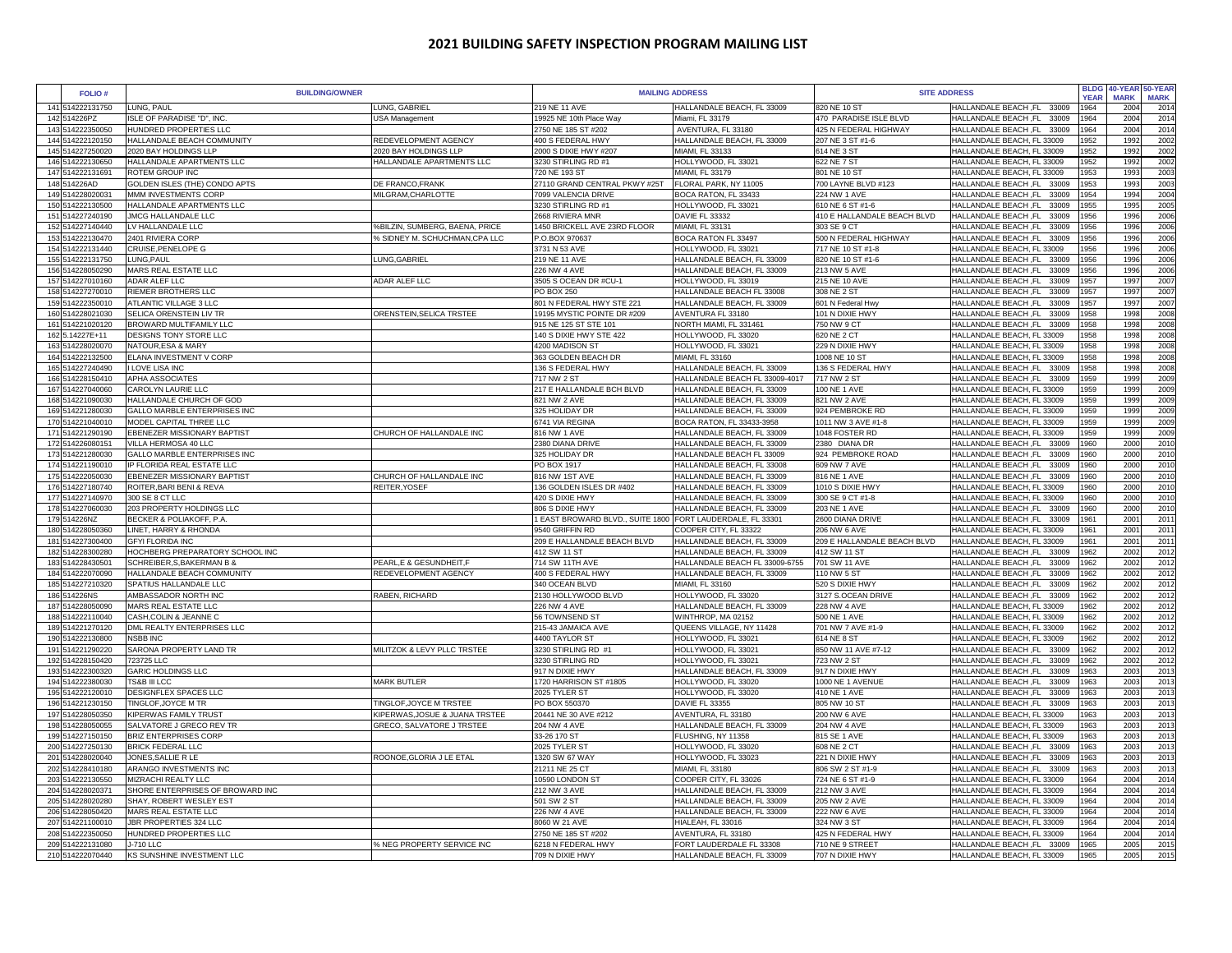| <b>FOLIO#</b>                        | <b>BUILDING/OWNER</b>                                                   |                                                                                                   |                                                            | <b>MAILING ADDRESS</b>                                           | <b>SITE ADDRESS</b>                              |                                                                |              | BLDG 40-YEAR 50-YEAR |              |
|--------------------------------------|-------------------------------------------------------------------------|---------------------------------------------------------------------------------------------------|------------------------------------------------------------|------------------------------------------------------------------|--------------------------------------------------|----------------------------------------------------------------|--------------|----------------------|--------------|
|                                      |                                                                         |                                                                                                   |                                                            |                                                                  |                                                  |                                                                | <b>YEAR</b>  | <b>MARK</b>          | <b>MARK</b>  |
| 211 51422229002                      | COASTAL WATERWAYS APTS., INC.                                           | <b>BECKER &amp; POLIAKOFF, P.A.</b>                                                               | 1 EAST BROWARD BLVD., SUITE 1800 FORT LAUDERDALE, FL 33301 |                                                                  | 805 N FEDERAL HWY                                | HALLANDALE BEACH, FL 33009                                     | 1966         | 2006                 | 2016         |
| 212 514222AH<br>213 514227141030     | ATLANTIC SHORES PLAZA CONDOMINIUM ASSOC INC<br>SALADINO, ERNEST         | <b>SNYDER, MARYALICE</b>                                                                          | 701 ATLANTIC SHORES BLVD #103<br>1317 RODMAN ST            | HALLANDALE BEACH, FL 33009<br>HOLLYWOOD FL 33019-2223            | 701 ATLANTIC SHORES BLVD.<br>400 SE 9 CT         | HALLANDALE BEACH, FL<br>33009<br>HALLANDALE BEACH, FL<br>33009 | 1966<br>1966 | 2006<br>2006         | 2016<br>2016 |
| 214 514228420190                     | <b>PRO PAINTING ENTERPRISES INC</b>                                     |                                                                                                   | 105 NW 9 TER                                               | HALLANDALE BEACH FL 33009                                        | 105 NW 9 TER                                     | HALLANDALE BEACH, FL 33009                                     | 1966         | 2006                 | 2016         |
| 215 514221010104                     | <b>PSD HOLDINGS LLC</b>                                                 |                                                                                                   | 600 ANSIN BLVD                                             | HALLANDALE BEACH, FL 33009                                       | 600 ANSIN BOULEVARD                              | HALLANDALE BEACH, FL<br>33009                                  | 1966         | 2006                 | 2016         |
| 216 514228050190                     | FIERO PROPERTY MGMT INC                                                 |                                                                                                   | PO BOX 814181                                              | HOLLYWOOD FL 33081                                               | 202 NW 5 AVE                                     | HALLANDALE BEACH, FL<br>33009                                  | 1966         | 2006                 | 2016         |
| 217 514227270012                     | LLR LLC                                                                 |                                                                                                   | 217 E HALLANDALE BCH BLVD                                  | HALLANDALE BEACH, FL 33009                                       | 321 NE 1 CT                                      | HALLANDALE BEACH, FL 33009                                     | 1966         | 2006                 | 2016         |
| 218 514228050110                     | <b>ASAF LLC</b>                                                         |                                                                                                   | 226 NW 4 AVE                                               | HALLANDALE BEACH, FL 33009                                       | <b>237 NW 4 AVE</b>                              | HALLANDALE BEACH, FL 33009                                     | 1964         | 2004                 | 2014         |
| 219 514228020330                     | <b>HARRY &amp; RHONDA LINET</b>                                         |                                                                                                   | 6548 NW 13 CT                                              | PLANTATION FL 33313                                              | 225 NW 2 AVE                                     | HALLANDALE BEACH, FL 33009                                     | 1964         | 2004                 | 2014         |
| 220 514226NW                         | <b>SEA EDGE CO OP</b>                                                   |                                                                                                   | 2076 S OCEAN DR                                            | Hallandale Beach, FL 33009                                       | 2076 S OCEAN DR                                  | HALLANDALE BEACH, FL 33009                                     | 1965         | 2005                 | 2015         |
| 221 514228020280                     | SHAY, ROBERT WESLEY EST                                                 | SHAY, JOYCE ANN TRSTEE ETAL                                                                       | 501 SW 2 ST                                                | FL33009<br><b>HALLANDALE BEACH</b>                               | 205 NW 2 AVE                                     | HALLANDALE BEACH, FL<br>33009                                  | 1965         | 2005                 | 2015         |
| 222 514228030452                     | TOTAL APPLIANCE & AIR COND REPA                                         |                                                                                                   | PO BOX 70                                                  | HALLANDALE BEACH FL 33008-0070                                   | 1021-1025 SW 10 AVENUE                           | HALLANDALE BEACH, FL<br>33009                                  | 1965         | 2005                 | 2015         |
| 223 514226XP0050                     | DOROTHY LAYNE DCLTN OF TR                                               | %IRA A HOTCHKISS REV TR                                                                           | 10048 NW 53 ST                                             | SUNRISE FL 33351                                                 | 450 PARADISE ISLE BLVD                           | HALLANDALE BEACH, FL 33009                                     | 1965         | 2005                 | 2015         |
| 224 514226RN                         | ISLE OF PARADISE E CO OP<br>ATLANTIC SHORES PLAZA CONDOMINIUM ASSOC INC |                                                                                                   | 465 PARADISE ISLE BLVD                                     | Hallandale Beach, FL 33009-5855                                  | 465 PARADISE ISLE BLVD                           | HALLANDALE BEACH, FL 33009                                     | 1965         | 2005                 | 2015         |
| 225 514222AH<br>226 514226AC         | ENVOY NORTH CONDOMINIUM, INC.                                           | MARYALICE SNYDER REG AGENT<br>REG AGENT: Quest Management Group of Flor 2550 NW 72 Ave. Suite 316 | 701 ATLANTIC SHORES BLVD. #103                             | HALLANDALE BEACH, FL 33009<br>MIAMI FL 33122                     | 701 ATLANTIC SHORES BLVD.<br>467 GOLDEN ISLES DR | HALLANDALE BEACH, FL 33009<br>HALLANDALE BEACH, FL 33009       | 1965<br>1966 | 2005<br>2006         | 2015<br>2016 |
| 227 514226PP                         | YACHT HARBOR APTS CO OP                                                 |                                                                                                   | 2200 DIANA DR                                              | Hallandale Beach, FL 33009-4702                                  | 2200 DIANA DR                                    | HALLANDALE BEACH, FL<br>33009                                  | 1966         | 2006                 | 2016         |
| 228 514226PW                         | <b>ISLE OF PARADISE A CO OP</b>                                         |                                                                                                   | 440 PARADISE ISLE BLVD                                     | Hallandale Beach, FL 33009-5837                                  | 440 PARADISE ISLE BLVD                           | HALLANDALE BEACH, FL 33009                                     | 1966         | 2006                 | 2016         |
| 229 514228050300                     | AR HALLANDALE REALTY III                                                |                                                                                                   | 211 NW 5 AVE                                               | <b>HALLANDALE BEACH</b><br>FL33009                               | 211 NW 5 AVE                                     | HALLANDALE BEACH, FL 33009                                     | 1966         | 2006                 | 2016         |
| 230 514228410220                     | KDAA INVESTMENT LLC                                                     |                                                                                                   | 5805 BLUE LAGOON DR #300                                   | MIAMI FL 33126                                                   | 830 SW 2 ST                                      | HALLANDALE BEACH, FL<br>33009                                  | 1966         | 2006                 | 2016         |
| 231 514221020230                     | <b>MEGA DISTRIBUTIONS LLC</b>                                           |                                                                                                   | 21304 ROCK RIDGE DR                                        | <b>BOCA RATON FL 33428</b>                                       | 801 FOSTER RD                                    | HALLANDALE BEACH, FL 33009                                     | 1966         | 2006                 | 2016         |
| 232 1226-PN                          | The Islander Condo                                                      |                                                                                                   | 2500 Diana Dr                                              | Hallandale Beach, FL 33009                                       | 2500 Diana Dr                                    | Hallandale Beach, FL 33009                                     | 1966         | 2006                 | 2016         |
| 233 514222131970                     | 2020 BAY HOLDINGS LLLP                                                  |                                                                                                   | 2000 S DIXIE HWY #207                                      | <b>MIAMI FL 33133</b>                                            | 915 NE 8 ST                                      | HALLANDALE BEACH, FL 33009                                     | 1966         | 2006                 | 2016         |
| 234 514222070480                     | <b>BOURAK HOLDINGS CORPORATION</b>                                      |                                                                                                   | 715 N DIXIE HWY                                            | HALLANDALE BEACH, FL 33008                                       | 715 N DIXIE HWY                                  | HALLANDALE BEACH, FL 33009                                     | 1966         | 2006                 | 2016         |
| 235 514228050190                     | <b>FIERO PROPERTY MGMT INC</b>                                          |                                                                                                   | PO BOX 814181                                              | HOLLYWOOD, FL 33081                                              | 202 NW 5 AVE                                     | HALLANDALE BEACH, FL 33009                                     | 1966         | 2006                 | 2016         |
| 236 514228020350                     | CORAL WAY DEVELOPERS INC                                                | % SPONDER & BLOOM                                                                                 | PO BOX 15252                                               | PLANTATION FL 33318-5252                                         | 228 NW 3 AVE                                     | HALLANDALE BEACH, FL 33009                                     | 1966         | 2006                 | 2016         |
| 237 514228420190                     | <b>PRO PAINTING ENTERPRISES INC</b>                                     |                                                                                                   | 105 NW 9 TER                                               | HALLANDALE BEACH, FL 33009                                       | 105 NW 9 TER                                     | HALLANDALE BEACH, FL 33009                                     | 1966         | 2006                 | 2016         |
| 238 514227AJ                         | ELDORADO C C TOWERS N                                                   |                                                                                                   | 161 NE 10 AVE                                              | HALLANDALE BEACH, FL 33009                                       | 161 NE 10 AVE                                    | HALLANDALE BEACH, FL 33009                                     | 1966         | 2006                 | 2016         |
| 239 514227AM<br>240 514226AD         | <b>IELDORADO PLAZA EAST</b>                                             |                                                                                                   | 201 NE 14 AVE<br>700 LAYNE BLVD                            | HALLANDALE BEACH, FL 33009<br>HALLANDALE BEACH, FL 33009         | 201 NE 14 AVE<br>700 LAYNE BLVD                  | HALLANDALE BEACH, FL 33009<br>HALLANDALE BEACH, FL 33009       | 966<br>1966  | 2006<br>2006         | 2016         |
| 241 514226AE                         | GOLDEN ISLES CONDO APTS Building A<br><b>ISLANDS-BERMUDA CONDO</b>      |                                                                                                   | 1889 S OCEAN DR                                            | HALLANDALE BEACH, FL 33009                                       | 1889 S OCEAN DR                                  | HALLANDALE BEACH, FL 33009                                     | 1966         | 2006                 | 2016<br>2016 |
| 242 514227AK                         | ELDORADO C C TOWERS S                                                   |                                                                                                   | 141 NE 10 AVE                                              | HALLANDALE BEACH, FL 33009                                       | 141 NE 10 AVE                                    | HALLANDALE BEACH, FL 33009                                     | 1966         | 2006                 | 2016         |
| 243 514223CA                         | ANCHOR BAY CLUB CONDO (BOAT SLIPS)                                      |                                                                                                   | 300 THREE ISLANDS BLVD.                                    | HALLANDALE BEACH, FL 33009                                       | 300 THREE ISLANDS BLVD.                          | HALLANDALE BEACH, FL 33009                                     | 1966         | 2006                 | 2016         |
| 244 514222040290                     | BHM 417 LLC                                                             |                                                                                                   | 10101 COLLINS AVE #4A                                      | <b>BAL HARBOUR FL 33154</b>                                      | 417 NW 2 AVE                                     | HALLANDALE BEACH, FL 33009                                     | 1967         | 2007                 | 2017         |
| 245 514227010670                     | ABABU18 LLC                                                             |                                                                                                   | 211 189 ST                                                 | SUNNY ISLES BEACH, FL 33160                                      | 240 S FEDERAL HWY                                | HALLANDALE BEACH, FL 33009                                     | 1967         | 2007                 | 2017         |
| 246 514228000092                     | <b>GIANT PROPERTIES II LLC</b>                                          |                                                                                                   | 19707 NE 36 CT #7-H                                        | AVENTURA, FL 33180                                               | 305 ANSIN BLVD                                   | HALLANDALE BEACH, FL 33009                                     | 1967         | 2007                 | 2017         |
| 247 514228050220                     | CB BUILDING LLC                                                         |                                                                                                   | 226 NW 5 AVE BAY #1                                        | HALLANDALE BEACH, FL 33009                                       | <b>226 NW 5 AVE</b>                              | HALLANDALE BEACH, FL 33009                                     | 1967         | 2007                 | 2017         |
| 248 514228010150                     | <b>SE DISTRICT FL ANNUAL CONFERENCE</b>                                 | UNITED METHODIST CHURCH INC                                                                       | 536 CORAL WAY                                              | CORAL GABLES, FL 33134                                           | 220 SW 6 AVE                                     | HALLANDALE BEACH, FL 33009                                     | 1967         | 2007                 | 2017         |
| 249 514228021270                     | 300 WEST HALLANDALE BLVD CORP                                           | % LITMAN MUTCHNICK ET AL                                                                          | 2301 SE 8 CT                                               | POMPANO BEACH FL 33062                                           | 300 W HALLANDALE BEACH BLVD                      | HALLANDALE BEACH, FL 33009                                     | 1967         | 2007                 | 2017         |
| 250 514226110010                     | 17070 COLLINS AVE SHOPPING CTR &                                        | R K HALLANDALE LIMITED PRTNRSHIP                                                                  | 17100 COLLINS AVE STE 225                                  | <b>SUNNY ISLES</b><br>FL33160                                    | 1425 E HALLANDALE BEACH BLVD                     | HALLANDALE BEACH, FL 33009                                     | 1968         | 2008                 | 2018         |
| 251 514222131470                     | JUGOVIC, BOSCO & GOSPOVA                                                |                                                                                                   | 133 HIGHLAND ROAD W                                        | *STONEY CREEK ON CA L8J 2S7                                      | 701 NE 10 ST                                     | HALLANDALE BEACH ,FL<br>33009                                  | 1968         | 2008                 | 2018         |
| 252 514226090010<br>253 514227010360 | 17070 Collins Ave shopping Center<br>MANHATTAN REALTY CORP              | R K HALLANDALE LIMITED PRTNRSHIP                                                                  | 17100 COLLINS AVE STE 225<br>2755 SW 32 AVE                | <b>SUNNY ISLES</b><br>FL33160<br><b>PEMBROKE PARK</b><br>FL33023 | 1401 E HALLANDALE BEACH BLVD<br>308 S DIXIE HWY  | HALLANDALE BEACH, FL<br>33009<br>HALLANDALE BEACH, FL 33009    | 1968<br>1968 | 2008<br>2008         | 2018<br>2018 |
| 254 514227110310                     | CSB6 LLC                                                                |                                                                                                   | 3623 N ANDREWS AVE                                         | OAKLAND PARK FL 33309                                            | 337 NE 2 ST                                      | HALLANDALE BEACH, FL 33009                                     | 1968         | 2008                 | 2018         |
| 255 514227080160                     | POTENTIAL CHURCH INC                                                    |                                                                                                   | 12401 STIRLING ROAD                                        | COOPER CITY<br>FL33330                                           | 214 E HALLANDALE BEACH BLVD                      | HALLANDALE BEACH, FL 33009                                     | 1968         | 2008                 | 2018         |
| 256 514227110330                     | KHAN BA'AL LLC                                                          |                                                                                                   | 325 NE 2 ST # 5H                                           | HALLANDALE BEACH, FL 33009                                       | 319 NE 2 ST                                      | HALLANDALE BEACH, FL 33009                                     | 1968         | 2008                 | 2018         |
| 257 514226PR                         | LAKEVIEW WEST APTS CO OP                                                |                                                                                                   | 2000 DIANA DR                                              | HALLANDALE BEACH, FL 33009                                       | 2000 DIANA DR                                    | HALLANDALE BEACH, FL 33009                                     | 1968         | 2008                 | 2018         |
| 258 514226PT                         | NATCHEZ CO-OP                                                           |                                                                                                   | 500 LAYNE BLVD UNIT                                        | HALLANDALE BEACH, FL 33009                                       | 500 LAYNE BLVD                                   | HALLANDALE BEACH, FL 33009                                     | 1968         | 2008                 | 2018         |
| 259 514226AH                         | <b>ISLANDS (THE)-JAMAICA</b>                                            |                                                                                                   | 1891 S OCEAN DR                                            | HALLANDALE BEACH, FL 33009                                       | 1891 S OCEAN DR                                  | HALLANDALE BEACH, FL<br>33009                                  | 1968         | 2008                 | 2018         |
| 260 514226RP                         | ISLE OF PARADISE F CO-OP                                                |                                                                                                   | 455 PARADISE ISLE BLVD                                     | HALLANDALE BEACH, FL 33009                                       | 455 PARADISE ISLE BLVD                           | HALLANDALE BEACH, FL 33009                                     | 1968         | 2008                 | 2018         |
| 261 514226RR                         | <b>PARADISE TOWERS CO OP</b>                                            |                                                                                                   | 410 GOLDEN ISLES DR                                        | HALLANDALE BEACH, FL 33009                                       | 410 GOLDEN ISLES DR                              | HALLANDALE BEACH, FL<br>33009                                  | 1968         | 2008                 | 2018         |
| 262 514227AF                         | MEADOWBROOK TOWERS CONDO A                                              |                                                                                                   | 219 NE 14 AVE                                              | HALLANDALE BEACH, FL 33009                                       | 219 NE 14 AVE                                    | HALLANDALE BEACH, FL 33009                                     | 1968         | 2008                 | 2018         |
| 263 514227AD                         | MEADOWBROOK TOWERS CONDO C                                              |                                                                                                   | 218 NE 12 AVE                                              | HALLANDALE BEACH, FL 33009                                       | 218 NE 12 AVE<br>609 NE 14 AVE                   | HALLANDALE BEACH, FL<br>33009                                  | 1968         | 2008<br>2008         | 2018         |
| 264 514222AG<br>265 514227BD         | MEADOWBROOK TOWERS CONDO H<br>FIRST GULFSTREAM GARDEN APARTMENTS        |                                                                                                   | 609 NE 14 AVENUE<br>215 SE 3 AVE                           | HALLANDALE BEACH, FL 33009<br>HALLANDALE BEACH, FL 33009         | 215 SE 3 AVE                                     | 33009<br>HALLANDALE BEACH, FL<br>HALLANDALE BEACH, FL 33009    | 1968<br>1968 | 2008                 | 2018<br>2018 |
| 266 514227AE                         | SECOND GULFSTREAM GARDEN APARTMENTS                                     |                                                                                                   | 329 SE 3 ST                                                | HALLANDALE BEACH, FL 33009                                       | 329 SE 3 ST                                      | HALLANDALE BEACH, FL<br>33009                                  | 1968         | 2008                 | 2018         |
| 267 514228020360                     | SPONDER, RAYMOND & BAKER, ELAINE ETAL                                   |                                                                                                   | PO BOX 15252                                               | PLANTATION FL 33318-5252                                         | 220 NW 3 AVE                                     | HALLANDALE BEACH, FL 33009                                     | 1968         | 2008                 | 2018         |
| 268 514228050120                     | MARS REAL ESTATE LLC                                                    |                                                                                                   | 226 NW 4 AVE                                               | HALLANDALE BEACH, FL 33009                                       | 221 NW 4 AVE                                     | HALLANDALE BEACH, FL<br>33009                                  | 1968         | 2008                 | 2018         |
| 269 514227280030                     | 218 PARK PARTNERS LLC                                                   |                                                                                                   | 3323 NE 163 ST #704                                        | NORTH MIAMI BEACH FL 33160                                       | 218 SE 7 ST #1-9                                 | HALLANDALE BEACH, FL 33009                                     | 1968         | 2008                 | 2018         |
| 270 514222130870                     | <b>AVENTURE INVESTMENT REALTY INC</b>                                   | % JEREMY A COHEN ESQ                                                                              | 6600 TAFT ST STE 303                                       | HOLLYWOOD FL 33024-4040                                          | 712 NE 8 ST #1-8                                 | HALLANDALE BEACH, FL 33009                                     | 1968         | 2008                 | 2018         |
| 271 514228020140                     | <b>BOXEL INVESTMENT LLC</b>                                             |                                                                                                   | 6301 PLYMOUTH LN                                           | HALLANDALE BEACH, FL 33331                                       | 213 NW 1 AVE                                     | HALLANDALE BEACH, FL 33009                                     | 1968         | 2008                 | 2018         |
| 272 514222131470                     | JUGOVIC, BOSCO & GOSPOVA                                                | % GIBSON GROUP MANAGEMENT                                                                         | 701 NE 10TH STREET                                         | HALLANDALE BEACH, FL 33339                                       | 701 NE 10 ST                                     | HALLANDALE BEACH, FL 33009                                     | 1968         | 2008                 | 2018         |
| 273 514228020150                     | LINET HARRY & LINET RHONDA                                              |                                                                                                   | PO BOX 15252                                               | PLANTATION FL 33318-5252                                         | 221 NW 1 AVE                                     | HALLANDALE BEACH, FL 33009                                     | 1968         | 2008                 | 2018         |
| 274 514221010091                     | <b>ENZO GALLO REV TR</b>                                                | <b>GALLO, ENZO TRSTEE</b>                                                                         | 325 HOLIDAY DR                                             | HALLANDALE BEACH, FL 33009                                       | 500 ANSIN BLVD                                   | HALLANDALE BEACH, FL 33009                                     | 1968         | 2008                 | 2018         |
| 275 514226080090                     | MOSHE CHAIM INC                                                         | <b>MGMT OFFICE</b>                                                                                | 1922 NE 149TH STREET                                       | NORTH MIAMI FL 33181-1112                                        | 2100 E HALLANDALE BEACH BLVD                     | HALLANDALE BEACH, FL 33009                                     | 1968         | 2008                 | 2018         |
| 276 514221010091<br>277 514222AB     | GALLO, ENZO REV TR<br>MATTINE, JOHN & JOANNE                            | GALLO, ENZO TRSTEE                                                                                | 325 HOLIDAY DR<br>725 NE 4 STREET                          | HALLANDALE BEACH FL33009<br><b>HALLANDALE BEACH FL</b>           | 500 ANSIN BLVD<br>725 NE 4 STREET 101            | HALLANDALE BEACH, FL 33009<br>HALLANDALE BEACH, FL 33009       | 1969<br>1969 | 2009<br>2009         | 2019<br>2019 |
| 278 514226AJ0010                     | SIMONELLI, ARTHUR W                                                     |                                                                                                   | 16 HOLLY PL                                                | STATEN ISLAND NY 10306                                           | 1893 S OCEAN DR                                  | HALLANDALE BEACH, FL 33009                                     | 1969         | 2009                 | 2019         |
| 279514226RU0010                      | <b>KARASHNEH CHERYL M</b>                                               | CHERYL M KARESHNEH REV LIV TR                                                                     | 450 LAYNE BLVD APT 1                                       | Hallandale Beach, 33009                                          | 450 LAYNE BLVD                                   | HALLANDALE BEACH, FL 33009                                     | 1969         | 2009                 | 2019         |
| 280 514226RX0010                     | <b>GAL DOMNIKA &amp; JANOS</b>                                          |                                                                                                   | 580 EGRET DR APT 101                                       | Hallandale Beach, 33009-5709                                     | 580 EGRET DR                                     | HALLANDALE BEACH, FL 33009                                     | 1969         | 2009                 | 2019         |
|                                      |                                                                         |                                                                                                   |                                                            |                                                                  |                                                  |                                                                |              |                      |              |